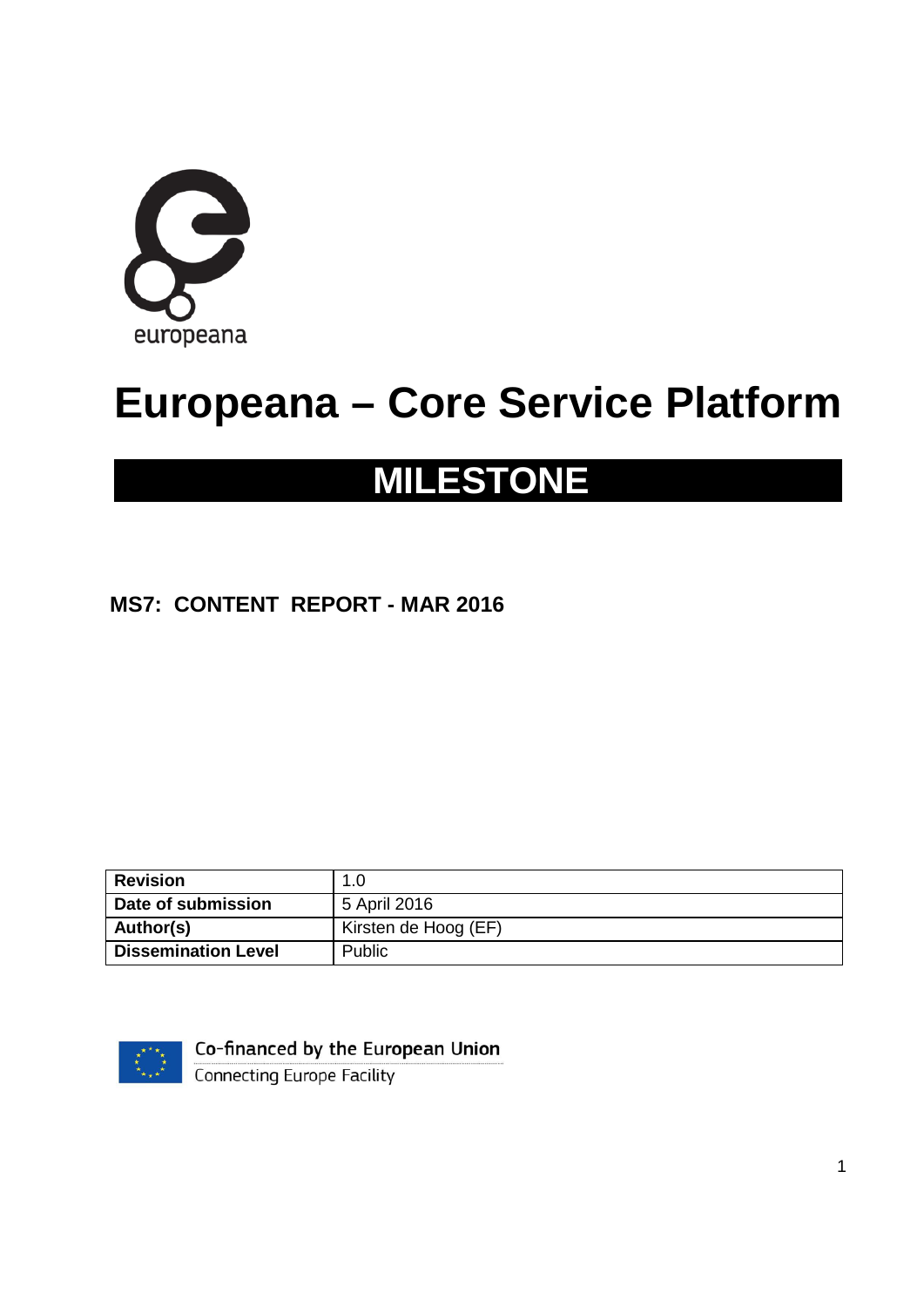## **REVISION HISTORY AND STATEMENT OF ORIGINALITY**

## **Revision History**

| <b>Revision No.</b> | Date       | Author          | <b>Organisation</b> | <b>Description</b> |
|---------------------|------------|-----------------|---------------------|--------------------|
|                     | 05/04/2016 | Kirsten de Hoog | EF                  | Final draft        |

#### **Statement of originality:**

This deliverable contains original unpublished work except where clearly indicated otherwise. Acknowledgement of previously published material and of the work of others has been made through appropriate citation, quotation or both.

The sole responsibility of this publication lies with the author. The European Union is not responsible for any use that may be made of the information contained therein.

'Europeana DSI is co-financed by the European Union's Connecting Europe Facility'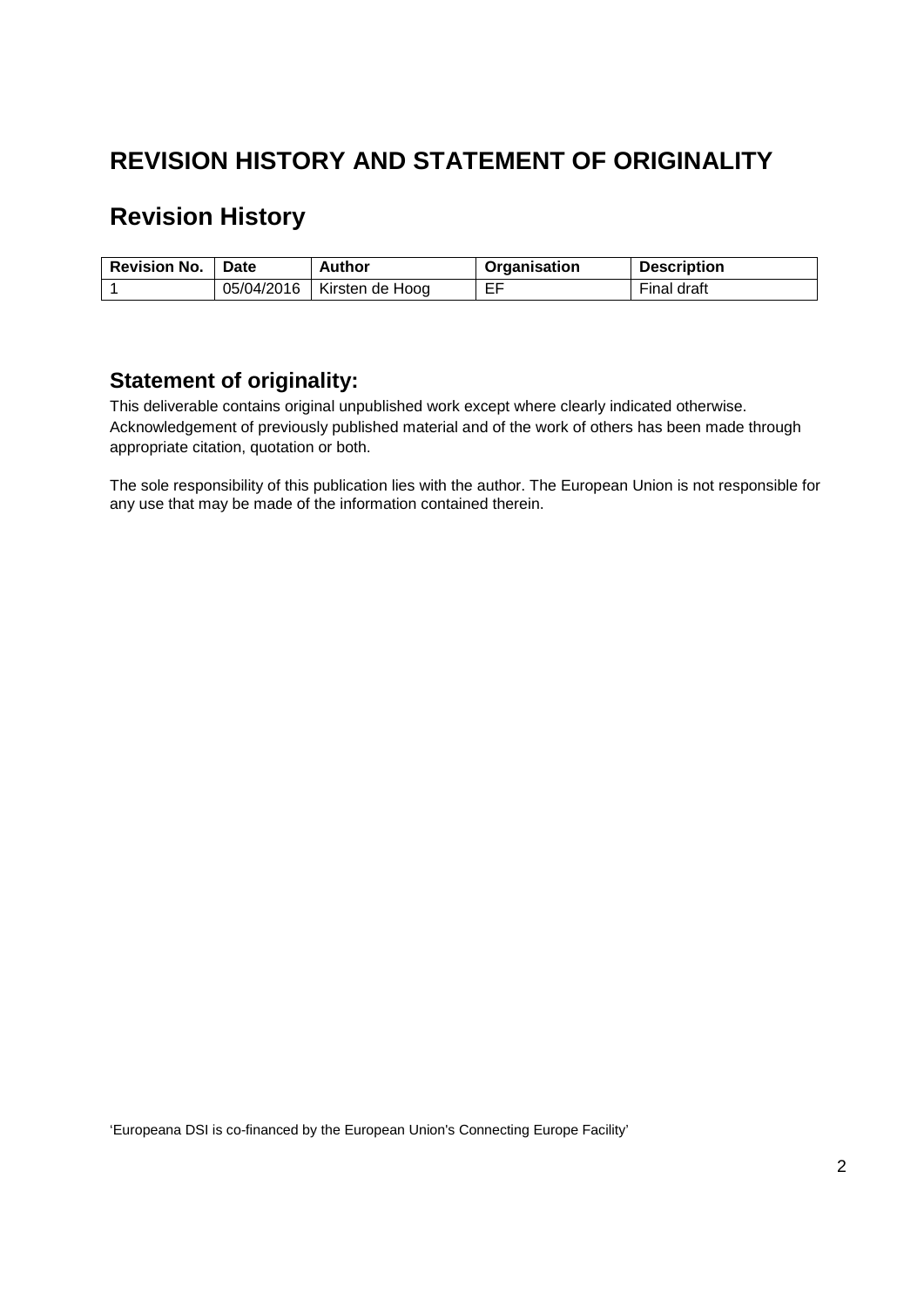# **Table of Contents**

| <b>Summary and KPI overview</b>                     | Δ  |
|-----------------------------------------------------|----|
| <b>Overview</b>                                     | 5  |
| <b>Content in Europeana by Country Top 15</b>       | 5  |
| <b>Content in Europeana by Data Provider Top 15</b> | 7  |
| <b>Europeana Publishing Framework</b>               | -9 |
| <b>Content in Europeana by Copyright Status</b>     | 10 |
| <b>Content in Europeana by Type</b>                 | 12 |
| Geodata in Europeana by Data Provider TOP 30        | 12 |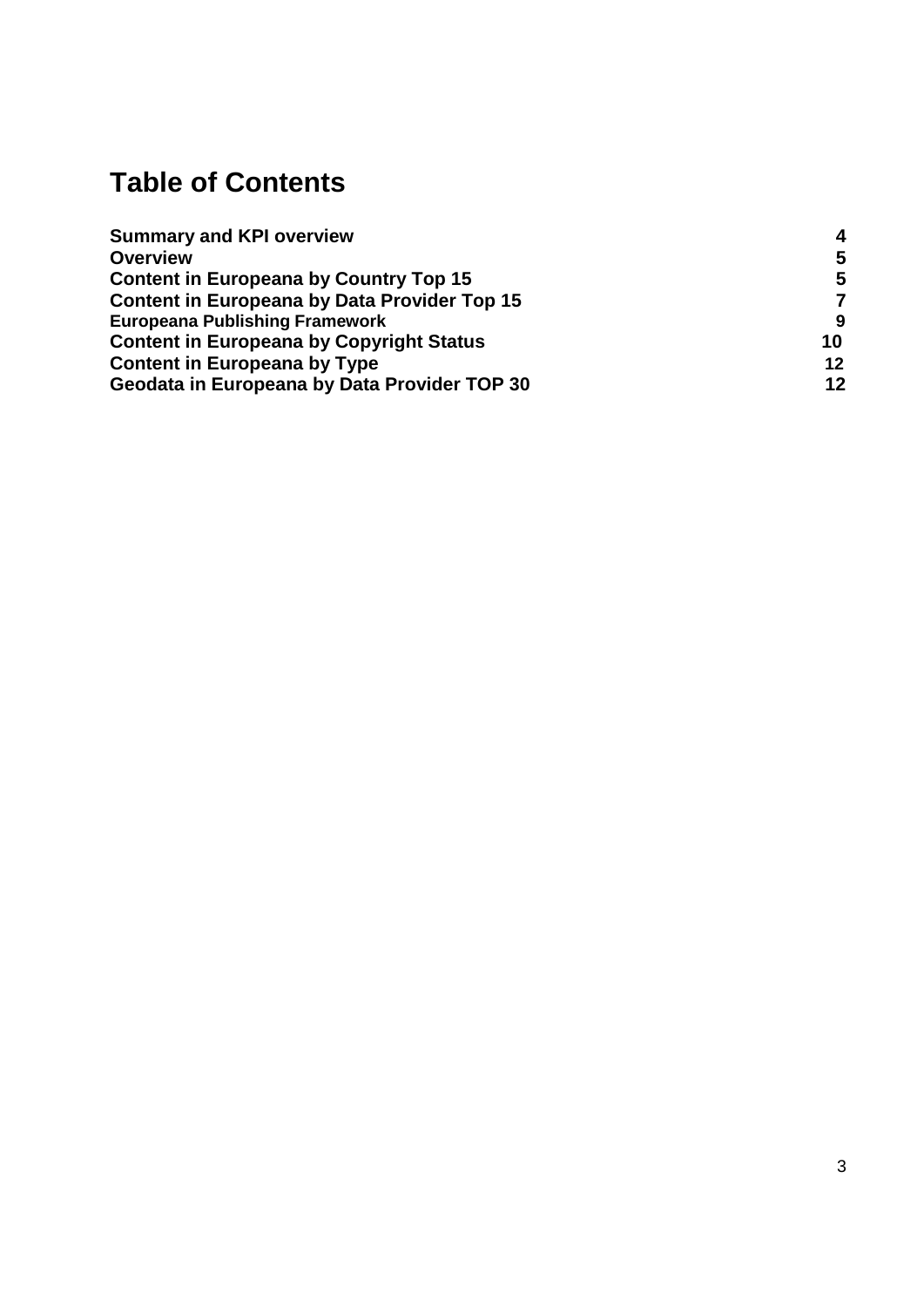## <span id="page-3-0"></span>**Summary and KPI overview**

|                                                                          | <b>KPI DSI-1 (May 2016)</b> | <b>March 2016</b> | On track |
|--------------------------------------------------------------------------|-----------------------------|-------------------|----------|
| Metadata records in Europeana                                            | $+5$ mln (48 mln)           | 52,323,494        |          |
| Increase in number of digital objects<br>with geo-location data          | +3 mln (16.5 mln)           | 14,720,987        |          |
| Number of digital objects labelled<br>under rights statements that allow |                             |                   |          |
| re-use (PDM, CC0, Creative<br>Commons, OOC-NC)                           | $+4$ mln (25 mln)           | 27,368,740        |          |

| <b>Highlights in March 2016</b>                                                                                                                                                                                                                                                                                                                                                                                                                                                                                                                                                                                                                                                                                                               |
|-----------------------------------------------------------------------------------------------------------------------------------------------------------------------------------------------------------------------------------------------------------------------------------------------------------------------------------------------------------------------------------------------------------------------------------------------------------------------------------------------------------------------------------------------------------------------------------------------------------------------------------------------------------------------------------------------------------------------------------------------|
| • From the 8 <sup>th</sup> of March 2016 to the 4 <sup>th</sup> of April 2016, 102 datasets were<br>processed, including new collections and updates; the total amount of<br>records increased by 2,382,435.<br>• More than 19,000,000 records are open for re-use without restrictions.<br>The projects AthenaPlus, EUScreenXL, and EAGLE are close to finishing<br>and updating their sets.<br>• Projects like Europeana Sounds, LoCloud, Europeana Food and Drink have<br>continued to provide data to Europeana.<br>• We have new content from EFG and the Audiovisual Library of the<br>European Commission.<br>• Europeana280 now has content from all 28 countries (plus Norway!),<br>including beautiful thumbnails generated by CRF. |

#### <span id="page-3-1"></span>**Overview**

Currently Europeana.eu features content from 36 countries in 34 languages across 3,500 data providers. In total there are **52,323,494** objects available in Europeana.eu, which is in line with 2015's goal of making 45 million digital objects available through Europeana. Several partners have submitted new or updated metadata to Europeana in the last month, including Archives Portal Europe, Arts Council Norway, AthenaPlus, Digitale Collectie, EAGLE, Europeana Sounds, EUscreenXL, LoCloud, MaNDA, OpenUp!, Slovenski nacionalni agregator e-vsebin, Swedish Open Cultural Heritage, The European Library, Europeana Newspapers.

In line with the Europeana Foundation's business plan 2015 and working towards its strategic plan 2015-2020, Europeana is working on improving the richness and the quality of the metadata present in the Europeana repository. This is being achieved by asking Europeana's partners to review the presence, quality and consistency of metadata fields, such as the description, title, date (created or issued), coverage (spatial or temporal). In addition to this Europeana is focusing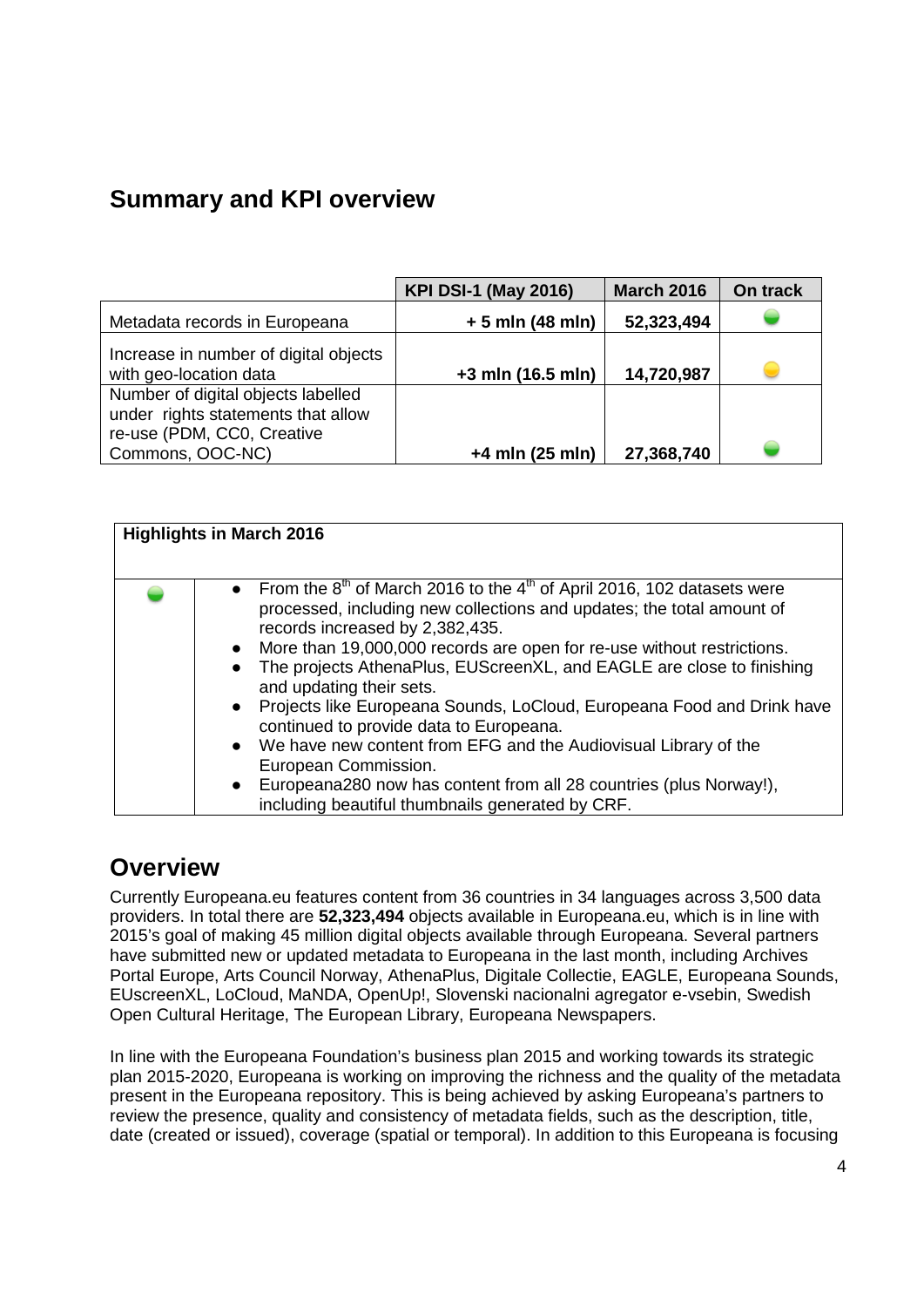on increasing the number of digital objects labelled with rights statements that enable re-use, and also on the provision of direct links to media files of high quality.

### <span id="page-4-0"></span>**Content in Europeana by Country Top 15**

Looking at the country division of metadata throughout the **52,323,494** digital objects available in Europeana.eu, the contribution by country is now more equally distributed across the partners. Germany, France, the Netherlands, Spain, Sweden, Italy and United Kingdom provided the majority of the content in Europeana.eu. Countries contributing less than one per cent of the content are Portugal, Slovenia, Switzerland, Slovakia, Lithuania, Luxembourg, Israel, Malta, Russia, Bulgaria, Romania, Latvia, Turkey, Serbia, Cyprus, Croatia, Iceland, United States of America and Ukraine.

|    | <b>Country</b> | <b>Total March 2016</b> | <b>Percentage</b> | <b>Difference with Feb 2016</b> |
|----|----------------|-------------------------|-------------------|---------------------------------|
|    | Other          | 4904589                 | 11.99%            | 21895                           |
| 1  | Netherlands    | 6272950                 | 10.89%            | 147428                          |
| 2  | Germany        | 5699442                 | 10.14%            | 570521                          |
| 3  | France         | 5302843                 | 9.02%             | 212936                          |
| 4  | Spain          | 4717454                 | 8.62%             | 310908                          |
| 5  | Italy          | 4508608                 | 8.09%             | 610635                          |
| 6  | Sweden         | 4235267                 | 6.99%             | 274538                          |
| 7  | United Kingdom | 3655537                 | 6.52%             | 195543                          |
| 8  | Norway         | 3410002                 | 4.00%             | 40416                           |
| 9  | Austria        | 2091018                 | 3.82%             | 96                              |
| 10 | Poland         | 2000007                 | 2.60%             | 4                               |
| 11 | Belgium        | 1361713                 | 2.57%             | 0                               |
| 12 | Denmark        | 1342773                 | 1.91%             | 125                             |
| 13 | Europe         | 997134                  | 1.75%             | 45                              |
| 14 | Hungary        | 916613                  | 1.73%             | 1                               |
| 15 | Finland        | 904073                  | 12.52%            | 8832                            |
|    | <b>Total</b>   | 52,320,023              | 100.00%           | 2,393,923                       |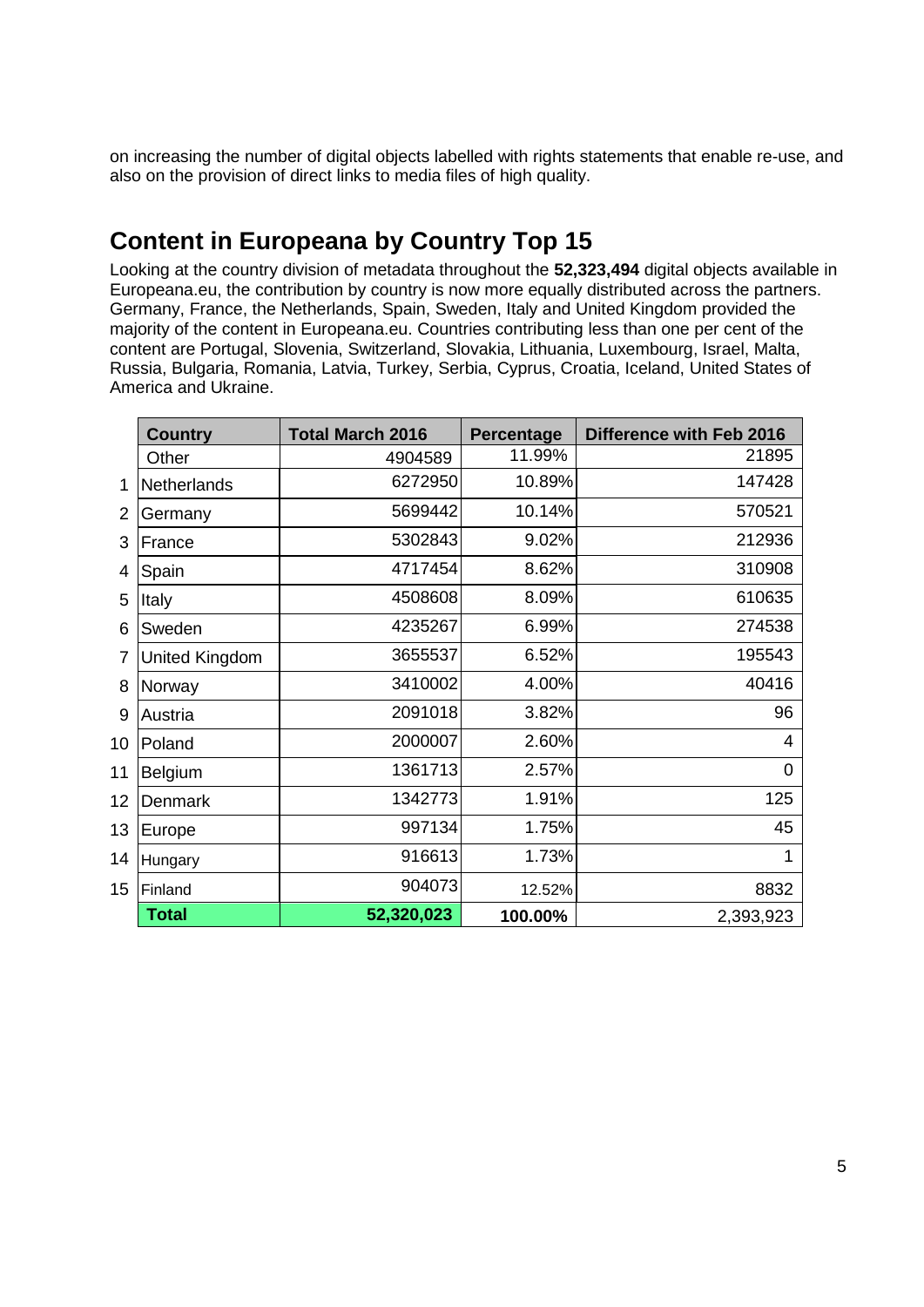

**Figure 1.** Europeana top 15 by country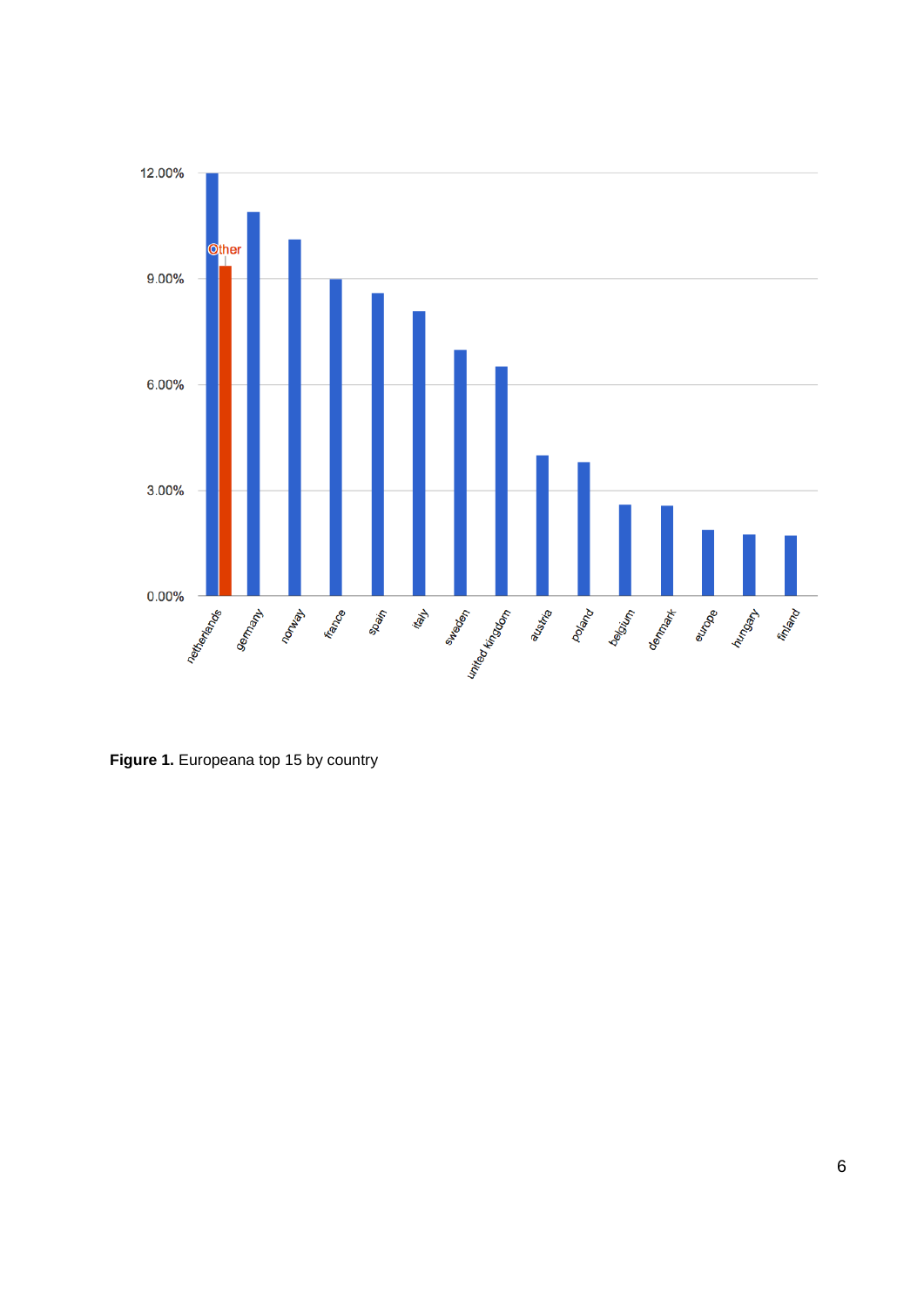## <span id="page-6-0"></span>**Content in Europeana by Data Provider Top 15**

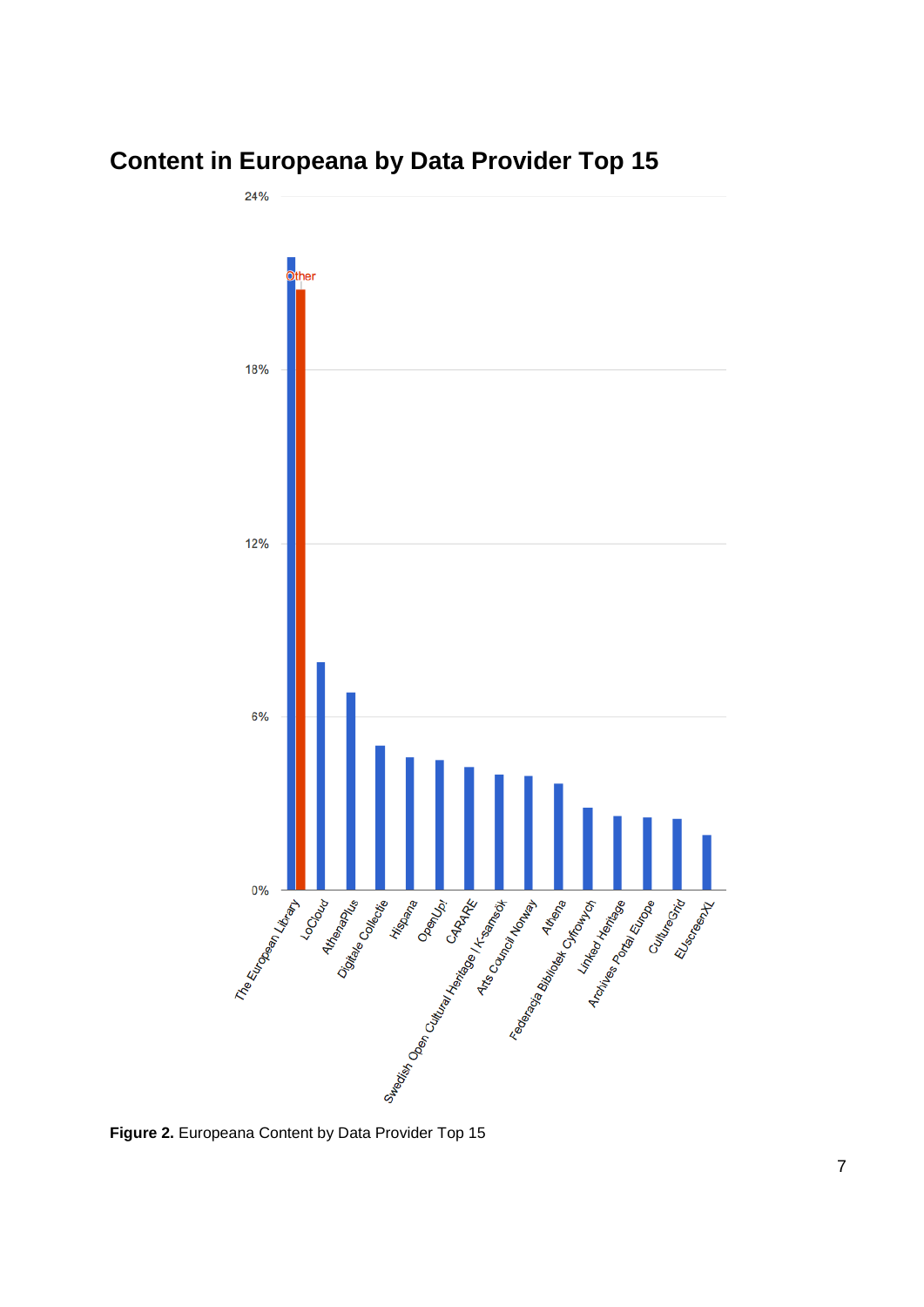<span id="page-7-0"></span>

| <b>Data Provider</b>                          | <b>Total March</b><br>2016 | <b>Percentage</b> | Difference with<br><b>Feb 2016</b> |
|-----------------------------------------------|----------------------------|-------------------|------------------------------------|
| The European Library                          | 11471837                   | 22%               | 4245                               |
| <b>AthenaPlus</b>                             | 4139558                    | 8%                | 554570                             |
| <b>Digitale Collectie</b>                     | 3584988                    | 7%                | 955136                             |
| Hispana                                       | 2629852                    | 5%                | 214858                             |
| <b>CARARE</b>                                 | 2414994                    | 5%                | 175310                             |
| OpenUp!                                       | 2362699                    | 5%                | 171496                             |
| Swedish Open Cultural Heritage   K-<br>samsök | 2239684                    | 4%                | 159839                             |
| <b>Arts Council Norway</b>                    | 2094984                    | 4%                | 25724                              |
| LoCloud                                       | 2069260                    | 4%                | 57527                              |
| Athena                                        | 1943400                    | 4%                | 0                                  |
| Federacja Bibliotek Cyfrowych                 | 1503001                    | 3%                | 0                                  |
| <b>Linked Heritage</b>                        | 1361136                    | 3%                | 0                                  |
| <b>Archives Portal Europe</b>                 | 1325828                    | 3%                | 0                                  |
| <b>CultureGrid</b>                            | 1297065                    | 2%                | 0                                  |
| EUscreenXL                                    | 1003680                    | 2%                | 428                                |
| Other                                         | 10881711                   | 21%               | 78440                              |
| <b>Total</b>                                  | 52323677                   | 100%              | 2382435                            |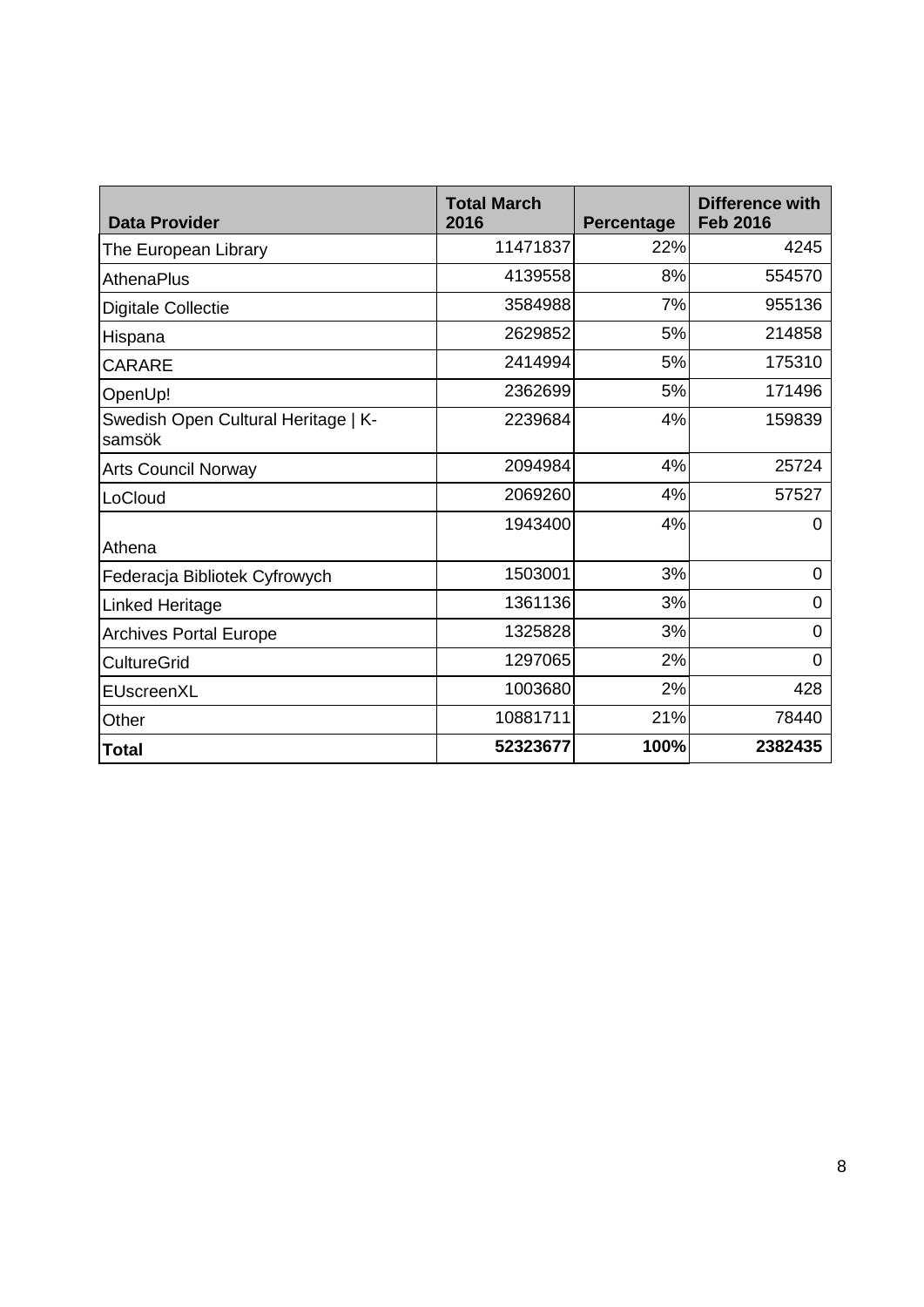## **Europeana Publishing Framework**

**Improve data quality:** we aim to add at least 2.5 million records to tier 2, 3 or 4 of the Europeana Publishing Framework.

| <b>Tier</b>     | <b>Total March 2016</b> | <b>Percent</b> | Difference with 1 Jan 2016 |
|-----------------|-------------------------|----------------|----------------------------|
| Unrestricted    | 52,323,678              | 100%           | 4,105,099                  |
| Tier 1          | 35,905,750              | 68.6%          | 6,305,285                  |
| Tier 2          | 2,888,751               | 5.5%           | 567,247                    |
| Tier 3          | 1,607,437               | 3.1%           | 569,867                    |
| Tier 4          | 1,876,270               | 3.6%           | 309,708                    |
| <b>Tier 2-4</b> | 6,372,458               | 12.2%          | 1,446,822                  |



**Figure 3.** Europeana Content by Europeana Publishing Framework compliance.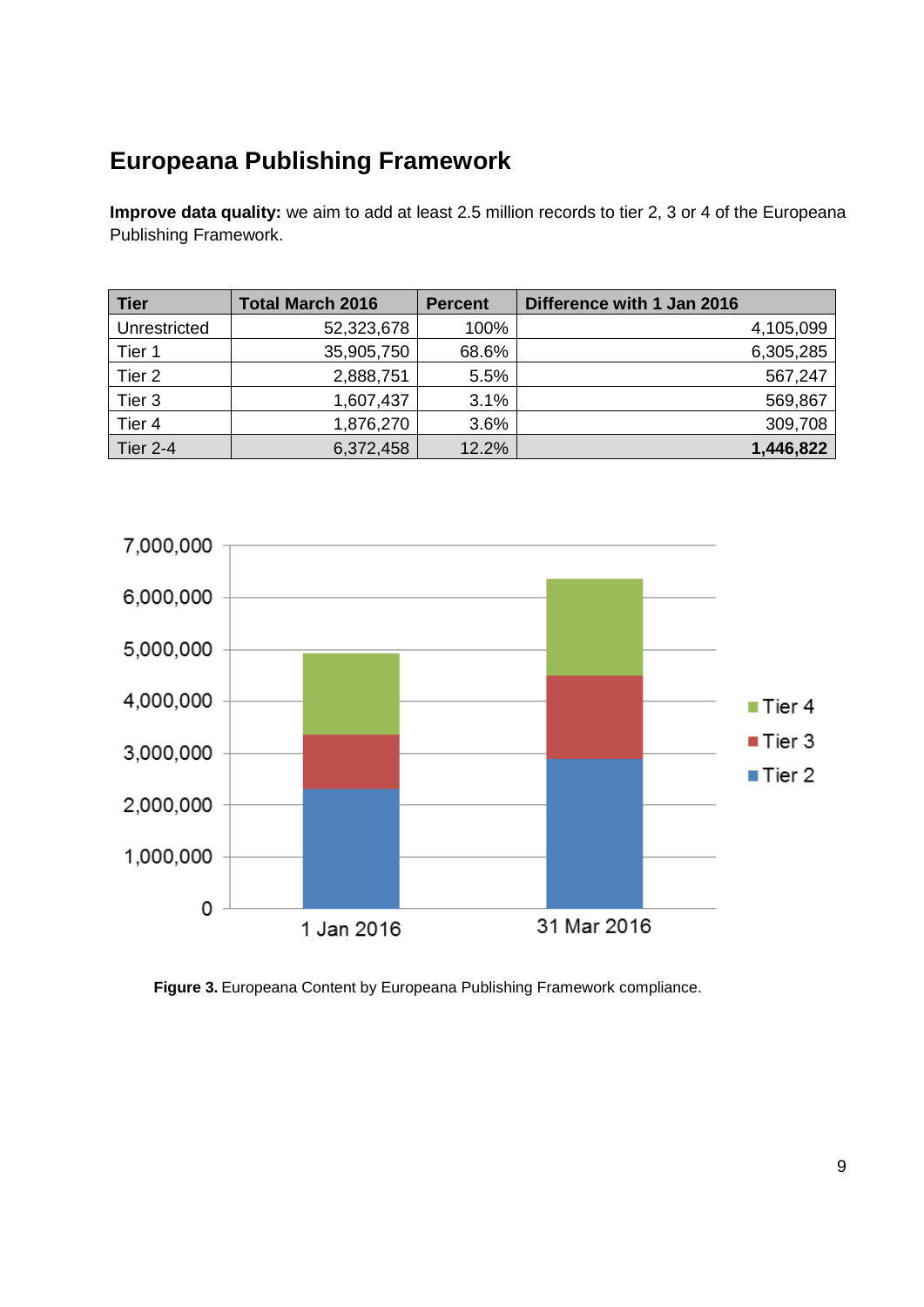## **Content in Europeana by Copyright Status**



**Figure 4.** Europeana Content by Copyright Status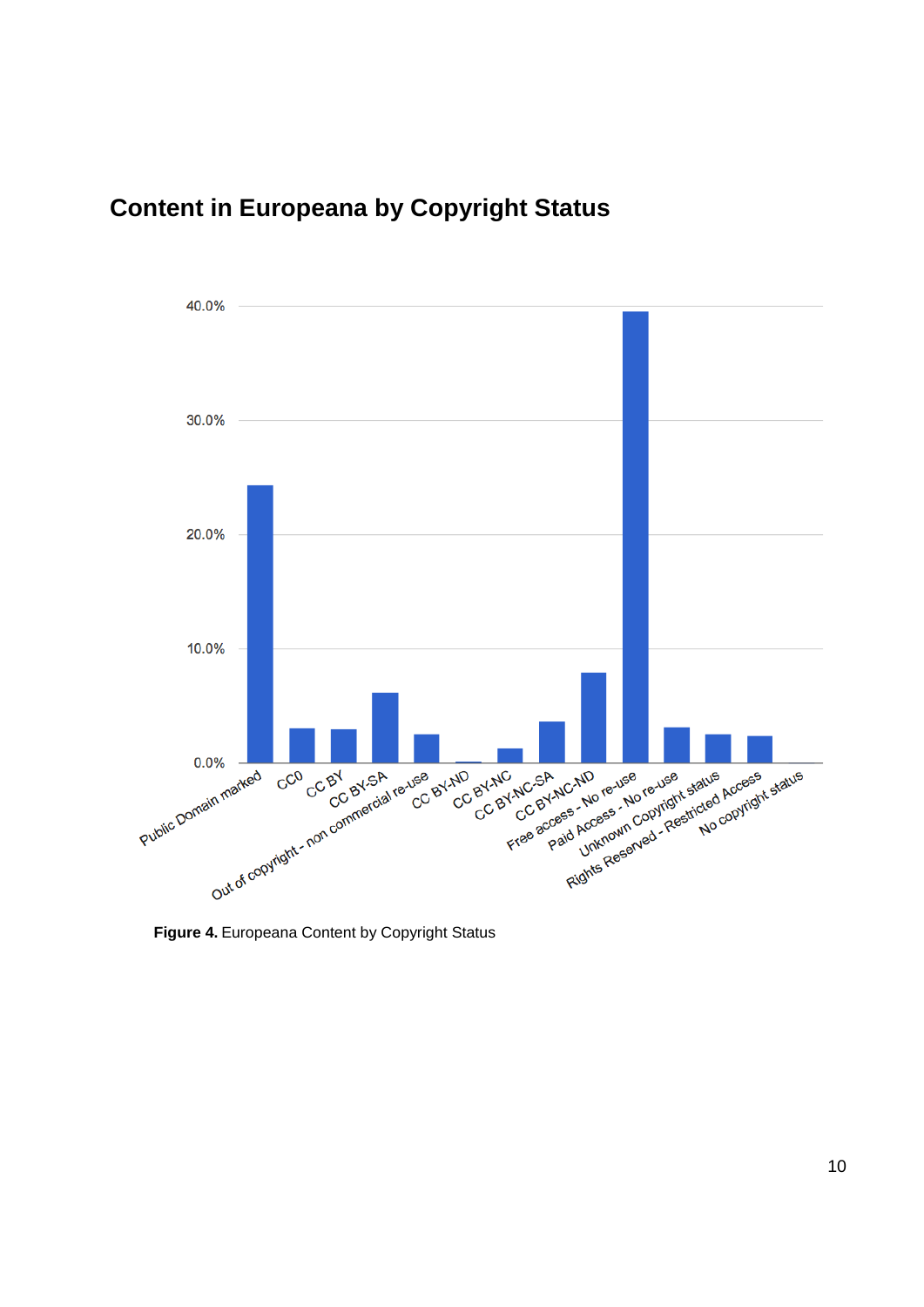| <b>Rights statement</b>               | <b>Total March</b><br>2016 | <b>Percentage</b> | Difference with<br>February 2016<br>publication |
|---------------------------------------|----------------------------|-------------------|-------------------------------------------------|
| Open for re-use (with attribution)    |                            |                   |                                                 |
| <b>Public marked Domain</b>           | 12745516                   | 24.36%            | 2086731                                         |
| CC <sub>0</sub>                       | 1623212                    | 3.10%             | 3871                                            |
| CC BY                                 | 1576677                    | 3.01%             | 25411                                           |
| <b>CC BY-SA</b>                       | 3262757                    | 6.24%             | 146022                                          |
| <b>Subtotal</b>                       | 19208162                   | 36.71%            | 2262035                                         |
| Open for re-use with restrictions     |                            |                   |                                                 |
| Out of copyright - non commercial re- | 1317836                    | 2.52%             | $\Omega$                                        |
| use                                   |                            |                   |                                                 |
| <b>CC BY-ND</b>                       | 85229                      | 0.16%             | 0                                               |
| <b>CC BY-NC</b>                       | 706664                     | 1.35%             | 3466                                            |
| <b>CC BY-NC-SA</b>                    | 1923532                    | 3.68%             | 46731                                           |
| <b>CC BY-NC-ND</b>                    | 4127317                    | 7.89%             | 261                                             |
| <b>Subtotal</b>                       | 8160578                    | 15.60%            | 50458                                           |
| <b>Subtotal re-use</b>                | 27368740                   | 52.31%            | 2312493                                         |
| No re-use                             |                            |                   |                                                 |
| Free access - No re-use               | 20695201                   | 39.55%            | 70229                                           |
| Paid Access - No re-use               | 1652634                    | 3.16%             | $-285$                                          |
| Unknown Copyright status              | 1346872                    | 2.57%             |                                                 |
| Rights Reserved - Restricted Access   | 1249112                    | 2.39%             | $\overline{0}$                                  |
| No copyright status                   | 11118                      | 0.02%             | $-3$                                            |
| Subtotal                              | 24954938                   | 47.69%            | 69942                                           |
| <b>Total</b>                          | 52323678                   | 100.00%           | 2382436                                         |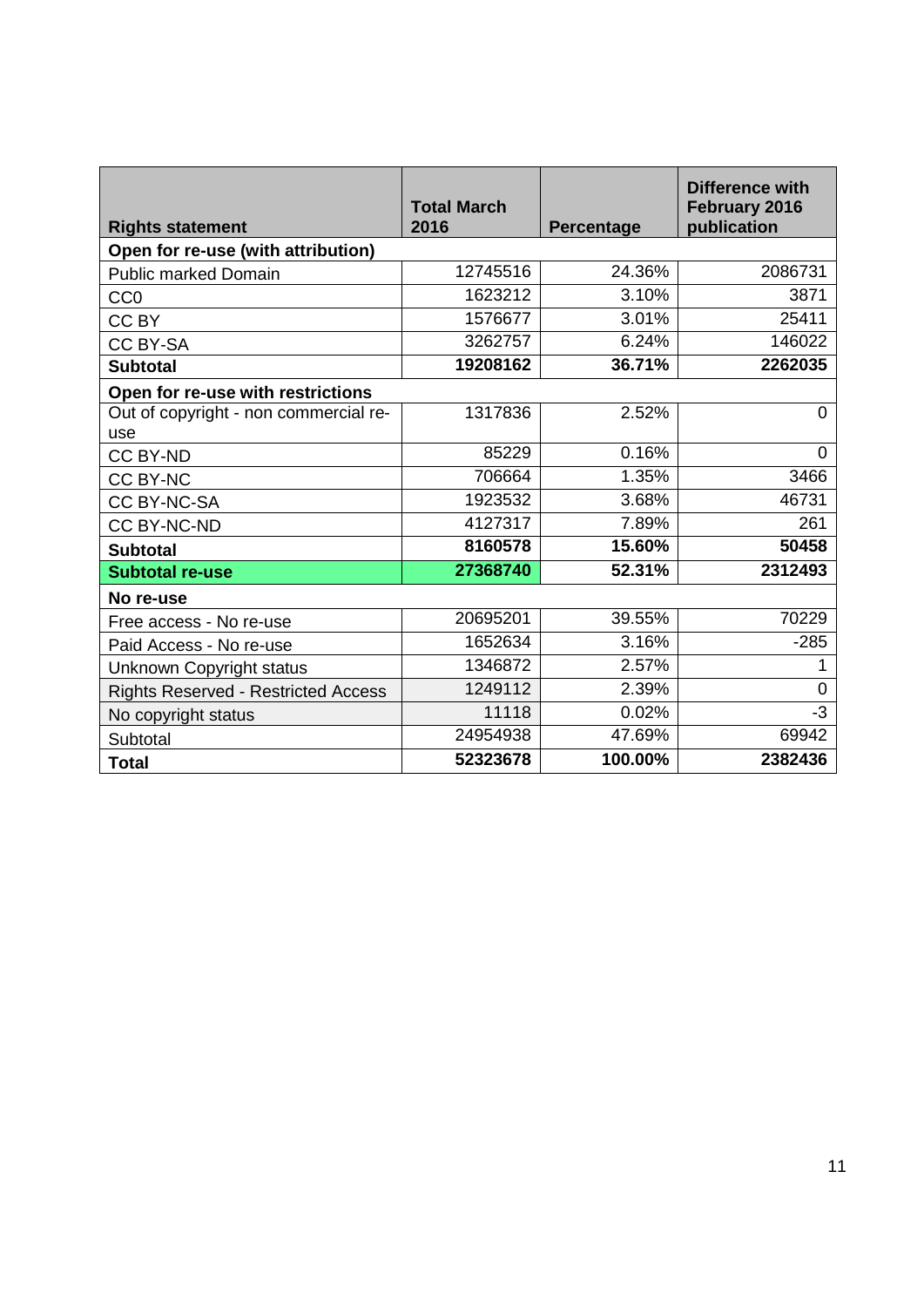## **Content in Europeana by Type**

|            | <b>IMAGE</b> | <b>TEXT</b> | <b>SOUND</b> | <b>VIDEO</b> | 3D    | Total    |
|------------|--------------|-------------|--------------|--------------|-------|----------|
| <b>All</b> | 28031454     | 22335150    | 837408       | 1094272      | 25393 | 52323677 |

## <span id="page-11-0"></span>**Geodata in Europeana by Data Provider TOP 30**

| <b>Data Provider</b>                               | <b>Total Geodata</b> | <b>Total</b> | $\frac{1}{2}$ |
|----------------------------------------------------|----------------------|--------------|---------------|
| Muis - Museums Public Portal                       | 22324                | 22324        | 100.00%       |
| cIMeC - Institutul de Memorie<br>Culturală         | 8112                 | 8112         | 100.00%       |
| Thyssen-Bornemisza Museum                          | 563                  | 563          | 100.00%       |
| <b>Biblioteca Nazionale Centrale</b><br>di Firenze | 33                   | 33           | 100.00%       |
| <b>3D ICONS</b>                                    | 5853                 | 5863         | 99.83%        |
| <b>MUSIT</b>                                       | 69153                | 70532        | 98.04%        |
| <b>Irish Manuscripts Commission</b>                | 44847                | 45795        | 97.93%        |
| Europeana 1989                                     | 6498                 | 6782         | 95.81%        |
| EuropeanaLocal Romania                             | 6440                 | 6840         | 94.15%        |
| Institut de Cultura de<br>Barcelona (ICUB)         | 51785                | 55106        | 93.97%        |
| Europeana 280                                      | 279                  | 306          | 91.18%        |
| <b>CARARE</b>                                      | +2028898             | 2239684      | 90.59%        |
| <b>Bulgariana</b>                                  | 414                  | 521          | 79.46%        |
| EFG - The European Film<br>Gateway                 | 450414               | 594144       | 75.81%        |
| <b>EUscreen Project</b>                            | 29901                | 40182        | 74.41%        |
| Filmoteca de Catalunya                             | 1223                 | 1752         | 69.81%        |
| Hispana                                            | 1635217              | 2414994      | 67.71%        |
| <b>DIZI</b>                                        | 4994                 | 7731         | 64.60%        |